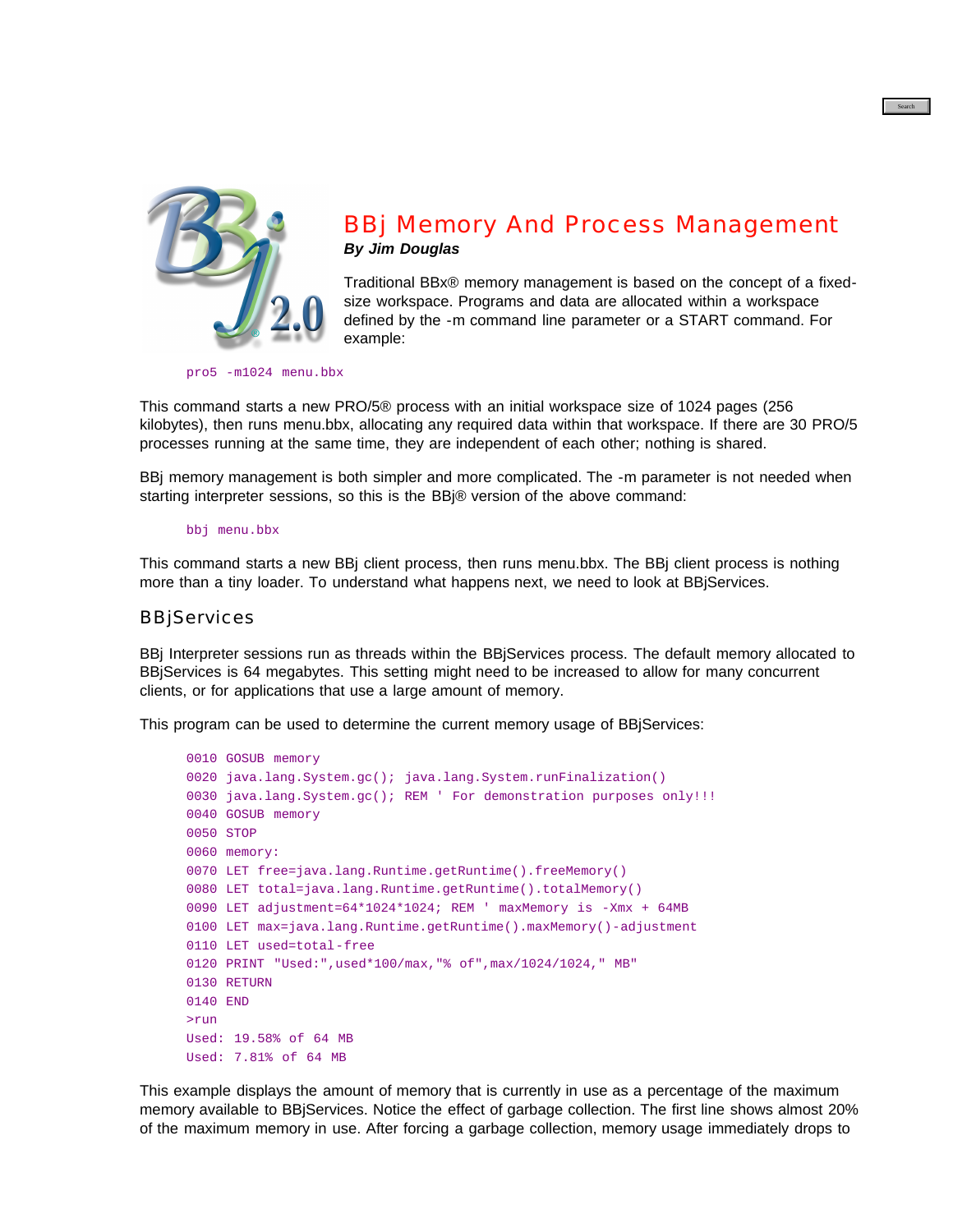less than 8%. In a production environment, it is never necessary or appropriate to force garbage collection. Java invokes garbage collection as required for efficient memory management; we only force a garbage collection cycle here to get a more accurate report of memory usage.

If BBjServices begins to refuse client connections due to insufficient memory, or if one or more programs regularly report !ERROR=33, then the amount of memory allocated to BBjServices should be increased. To increase BBjServices memory to 256 megabytes, follow these steps:

- 1. Run Enterprise Manager
- 2. From the menu system, select Tools, then Configure Local Machine
- 3. Click on the JVM tab
- 4. Double-click on the BBjServices line
- 5. Enter a memory parameter in the Arguments field using Java format: -Xmx256m
- 6. Click OK to accept the update, close Enterprise Manager, and restart BBjServices for the change to take effect

Increase BBjServices memory to 256 megabytes.

| Program Tools Help<br>Enterprise Manager<br>· LOCALHOST<br>×<br><b>NBj Services Configuration</b><br>Output   User (NT/2000 Only)   Security   Skin   CLASSPATH 7VM   Journaled PS   Performance   Servers  <br>WARNING: Changing JVMs can often require a change to<br>the CLASSPATH. If you are changing to a different<br>version of the JVM, you need to change the CLASSPATH.<br>so that it references the appropriate rt.jar file.<br><b>BBjServices</b><br>$\mathbf{x}$<br>Applications:<br>Default[Default]<br>BB(Services[Default]<br><b>JVM Library:</b><br><b>Wind</b><br>EnterpriseManager[Default]<br>Arguments: - Xmx256m |
|-----------------------------------------------------------------------------------------------------------------------------------------------------------------------------------------------------------------------------------------------------------------------------------------------------------------------------------------------------------------------------------------------------------------------------------------------------------------------------------------------------------------------------------------------------------------------------------------------------------------------------------------|
|                                                                                                                                                                                                                                                                                                                                                                                                                                                                                                                                                                                                                                         |
|                                                                                                                                                                                                                                                                                                                                                                                                                                                                                                                                                                                                                                         |
|                                                                                                                                                                                                                                                                                                                                                                                                                                                                                                                                                                                                                                         |
|                                                                                                                                                                                                                                                                                                                                                                                                                                                                                                                                                                                                                                         |
| ResConverter[Default]<br>BB(IDE[Default]<br>BBjCpl[Default]<br>Cancel<br>OK.<br>BBjLst[Default]<br>Admin(Default)                                                                                                                                                                                                                                                                                                                                                                                                                                                                                                                       |
| All To Default<br>Properties                                                                                                                                                                                                                                                                                                                                                                                                                                                                                                                                                                                                            |
| OK<br>Cancel                                                                                                                                                                                                                                                                                                                                                                                                                                                                                                                                                                                                                            |

To change the amount of memory allocated to thin client sessions, follow the same steps, but select the Default line instead of the BBjServices line.

### Program Cache

BBjServices automatically caches the most recently used programs and resource files system-wide. This cache can improve performance significantly, at the cost of increased memory usage.

The cache is configurable and separate from any programs that might be cached using the ADDR verb.

#### BBj Process Management

Because interpreter sessions run as individual threads within BBjServices, the Enterprise Manager includes a utility that is similar to the Windows "Task Manager" application. This utility can be used to monitor individual threads and, in rare cases, to kill runaway processes. For example, the following BBj program creates an infinite loop that can only be interrupted by killing the process in Enterprise Manager.

0010 SETESC 0010; WHILE 1; WEND

To kill a runaway process, select the Processes node in Enterprise Manager and look for the task that has been unresponsive for a very long time. In the following example, the process associated with Group 10 has been unresponsive for several minutes:

> The process associated with Group 10 has been unresponsive for several minutes.